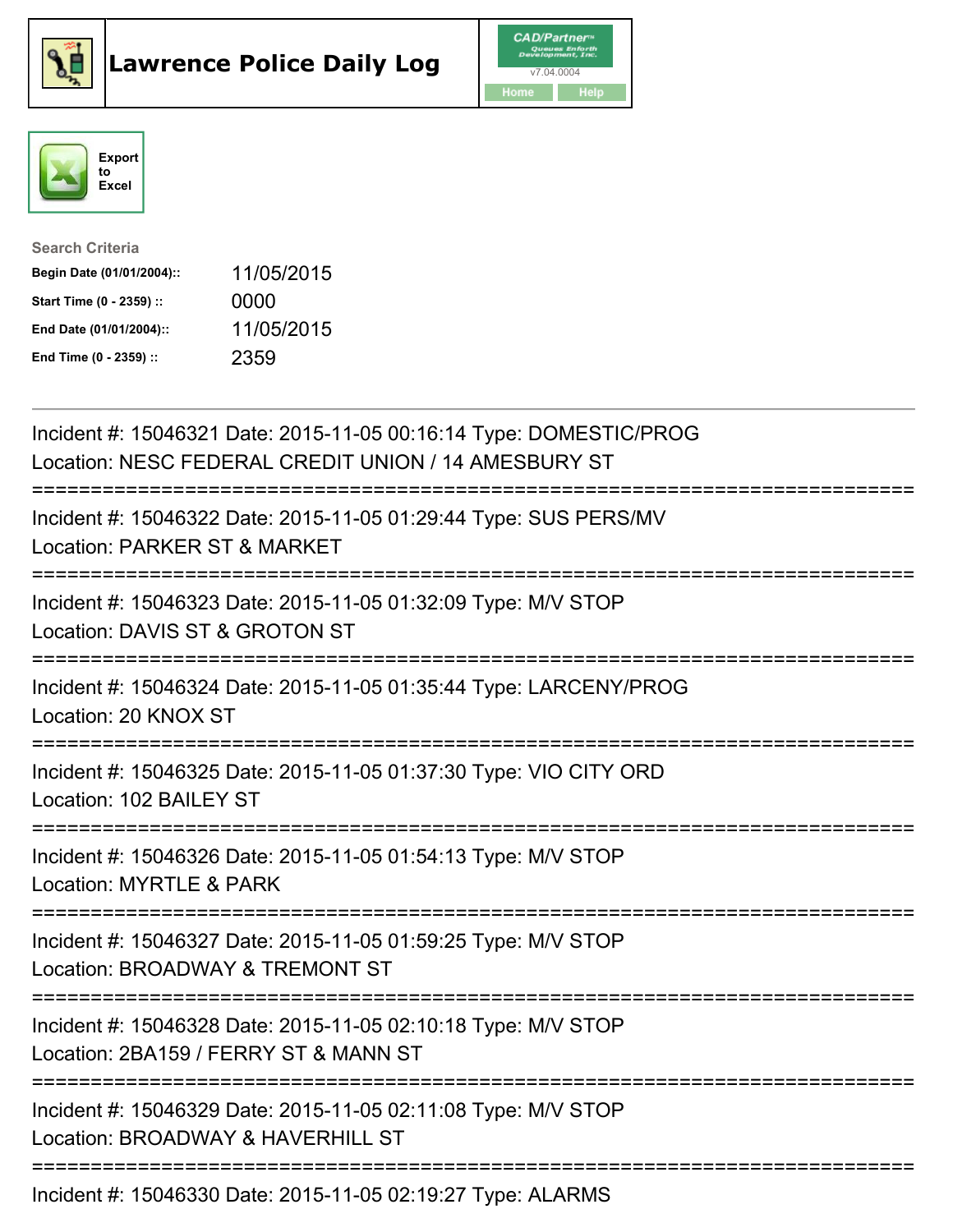Location: 67 WINTHROP AV

=========================================================================== Incident #: 15046331 Date: 2015-11-05 02:52:21 Type: M/V STOP Location: CANAL ST & UNION ST =========================================================================== Incident #: 15046332 Date: 2015-11-05 02:52:59 Type: EXTRA SURVEIL Location: SAM'S FOOD STORE / 389 BROADWAY =========================================================================== Incident #: 15046333 Date: 2015-11-05 02:56:17 Type: M/V STOP Location: AMES ST =========================================================================== Incident #: 15046334 Date: 2015-11-05 02:57:50 Type: M/V STOP Location: HAVERHILL ST & WEST ST =========================================================================== Incident #: 15046335 Date: 2015-11-05 02:59:54 Type: M/V STOP Location: DURSO AV & WINTHROP AV =========================================================================== Incident #: 15046336 Date: 2015-11-05 03:04:08 Type: EXTRA SURVEIL Location: 264 S UNION ST =========================================================================== Incident #: 15046337 Date: 2015-11-05 03:05:14 Type: M/V STOP Location: BROADWAY & PARK ST =========================================================================== Incident #: 15046338 Date: 2015-11-05 03:13:14 Type: M/V STOP Location: MERRIMACK ST =========================================================================== Incident #: 15046339 Date: 2015-11-05 03:28:31 Type: EXTRA SURVEIL Location: RT 114 =========================================================================== Incident #: 15046340 Date: 2015-11-05 03:51:57 Type: M/V STOP Location: 700 ESSEX ST =========================================================================== Incident #: 15046341 Date: 2015-11-05 04:02:21 Type: EXTRA SURVEIL Location: 840 ESSEX =========================================================================== Incident #: 15046342 Date: 2015-11-05 04:23:05 Type: SPECIAL CHECK Location: 191 PARKER ST =========================================================================== Incident #: 15046343 Date: 2015-11-05 04:48:45 Type: ALARMS Location: LAWRENCE F.F. FEDERAL C.U. / 14 AMESBURY ST =========================================================================== Incident #: 15046344 Date: 2015-11-05 05:21:10 Type: EXTRA SURVEIL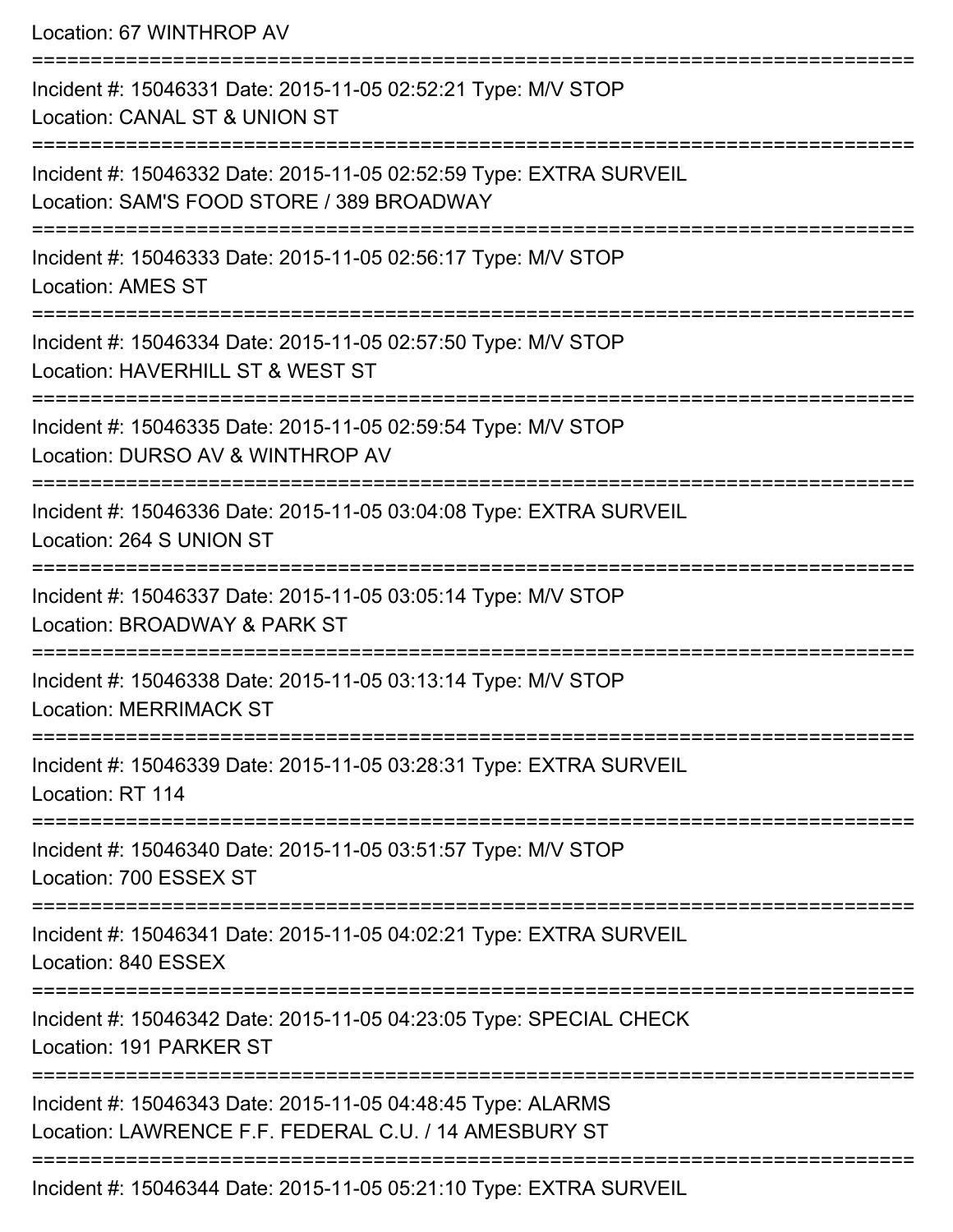=================================== Incident #: 15046345 Date: 2015-11-05 05:25:29 Type: SUICIDE ATTEMPT Location: 15 ACTON ST FL 2 FRONT =========================================================================== Incident #: 15046346 Date: 2015-11-05 05:40:18 Type: ALARMS Location: AVILA PLUMBING + HEATING CONT / 112 CROSS ST =========================================================================== Incident #: 15046347 Date: 2015-11-05 06:09:23 Type: ALARMS Location: OLIVER SCHOOL / 183 HAVERHILL ST =========================================================================== Incident #: 15046348 Date: 2015-11-05 06:30:59 Type: 209A/VIOLATION Location: 305 PROSPECT ST FL 1 =========================================================================== Incident #: 15046349 Date: 2015-11-05 07:06:26 Type: PARK & WALK Location: BROADWAY =========================================================================== Incident #: 15046351 Date: 2015-11-05 07:16:05 Type: CLOSE STREET Location: AVON ST =========================================================================== Incident #: 15046350 Date: 2015-11-05 07:16:38 Type: M/V STOP Location: BROADWAY & LAKE ST =========================================================================== Incident #: 15046352 Date: 2015-11-05 07:17:49 Type: CLOSE STREET Location: SUMMER ST & UNION ST =========================================================================== Incident #: 15046353 Date: 2015-11-05 07:29:07 Type: THREATS Location: 1 TREMONT ST =========================================================================== Incident #: 15046354 Date: 2015-11-05 07:36:36 Type: INVESTIGATION Location: 90 LOWELL ST =========================================================================== Incident #: 15046355 Date: 2015-11-05 07:45:28 Type: ASSIST FIRE Location: 3 MORTON ST =========================================================================== Incident #: 15046356 Date: 2015-11-05 07:50:55 Type: ALARMS Location: HERNANDEZ RES / 28 GAREIELD ST =========================================================================== Incident #: 15046357 Date: 2015-11-05 08:02:18 Type: DISTURBANCE Location: 18 FRANKLIN ST #512 =========================================================================== Incident #: 15046358 Date: 2015-11-05 08:20:58 Type: SUS PERS/MV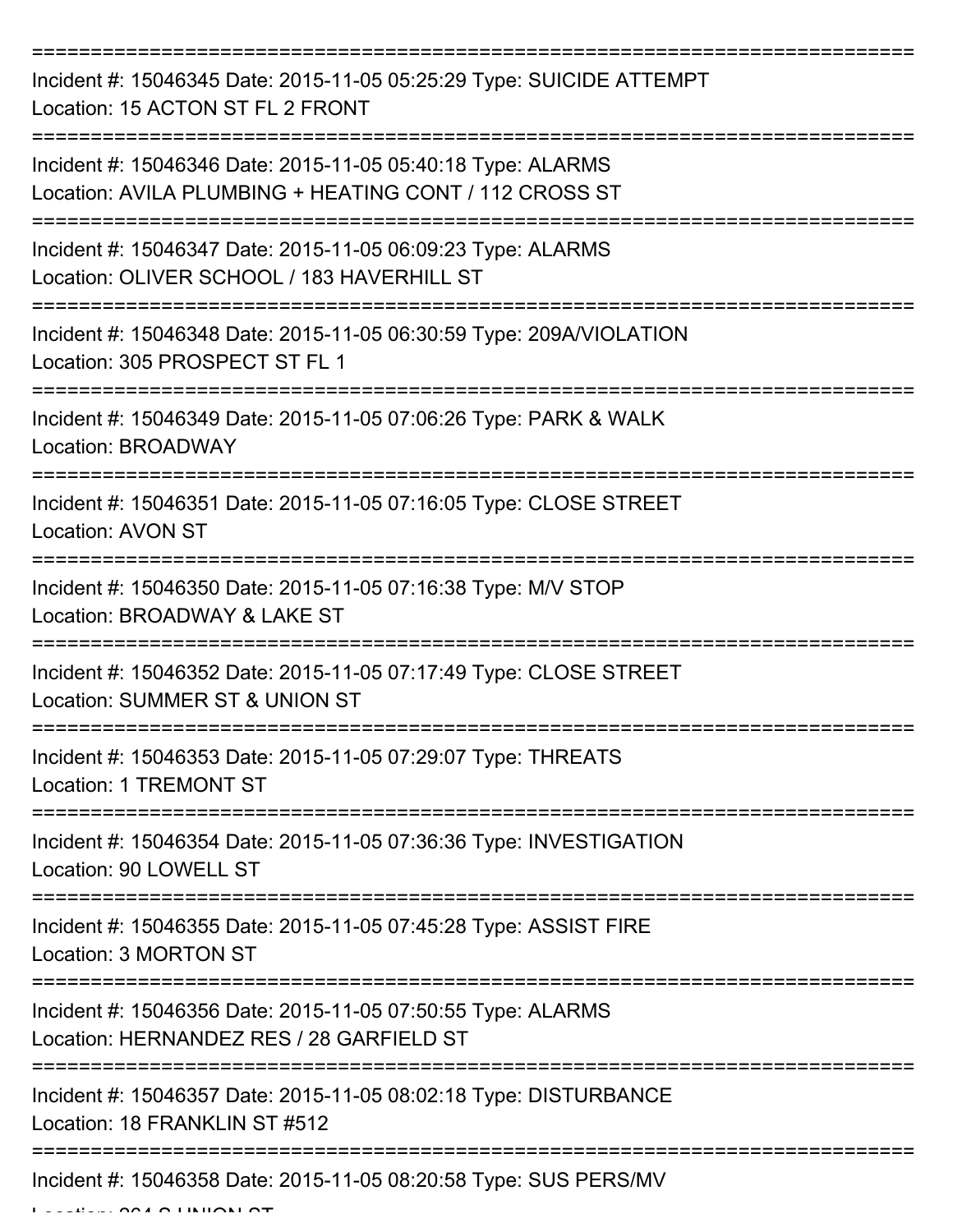| Incident #: 15046359 Date: 2015-11-05 08:31:36 Type: LARCENY/PAST<br>Location: 364 LAWRENCE ST               |
|--------------------------------------------------------------------------------------------------------------|
| Incident #: 15046360 Date: 2015-11-05 08:47:14 Type: STOL/MV/PAS<br>Location: 80 MARGIN ST                   |
| Incident #: 15046361 Date: 2015-11-05 08:52:22 Type: M/V STOP<br>Location: COMMON ST & HAMPSHIRE ST          |
| Incident #: 15046362 Date: 2015-11-05 09:04:57 Type: TOW OF M/V<br>Location: MA REG RI 450086 / 933 ESSEX ST |
| Incident #: 15046363 Date: 2015-11-05 09:10:55 Type: RECOV/STOL/MV<br>Location: 268 AMES ST                  |
| Incident #: 15046364 Date: 2015-11-05 09:14:04 Type: WARRANT SERVE<br>Location: 40 UNION ST                  |
| Incident #: 15046365 Date: 2015-11-05 09:17:27 Type: SUS PERS/MV<br><b>Location: 20 SAUNDERS ST</b>          |
| ===========<br>Incident #: 15046366 Date: 2015-11-05 09:26:37 Type: ASSIST FIRE<br>Location: 71 ELM ST       |
| Incident #: 15046367 Date: 2015-11-05 09:28:56 Type: FRAUD<br>Location: 364 LAWRENCE ST                      |
| Incident #: 15046368 Date: 2015-11-05 09:36:15 Type: DOMESTIC/PAST<br>Location: 30 MYRTLE CT                 |
| Incident #: 15046369 Date: 2015-11-05 09:44:48 Type: WARRANT SERVE<br>Location: LDC / 2 APPLETON ST          |
| Incident #: 15046371 Date: 2015-11-05 09:50:06 Type: B&E/MV/PAST<br>Location: 184 DAWES ST                   |
| Incident #: 15046370 Date: 2015-11-05 09:52:25 Type: UNKNOWN PROB<br>Location: 490 HAMPSHIRE ST #612         |
| Incident #: 15046372 Date: 2015-11-05 10:05:44 Type: TOW OF M/V                                              |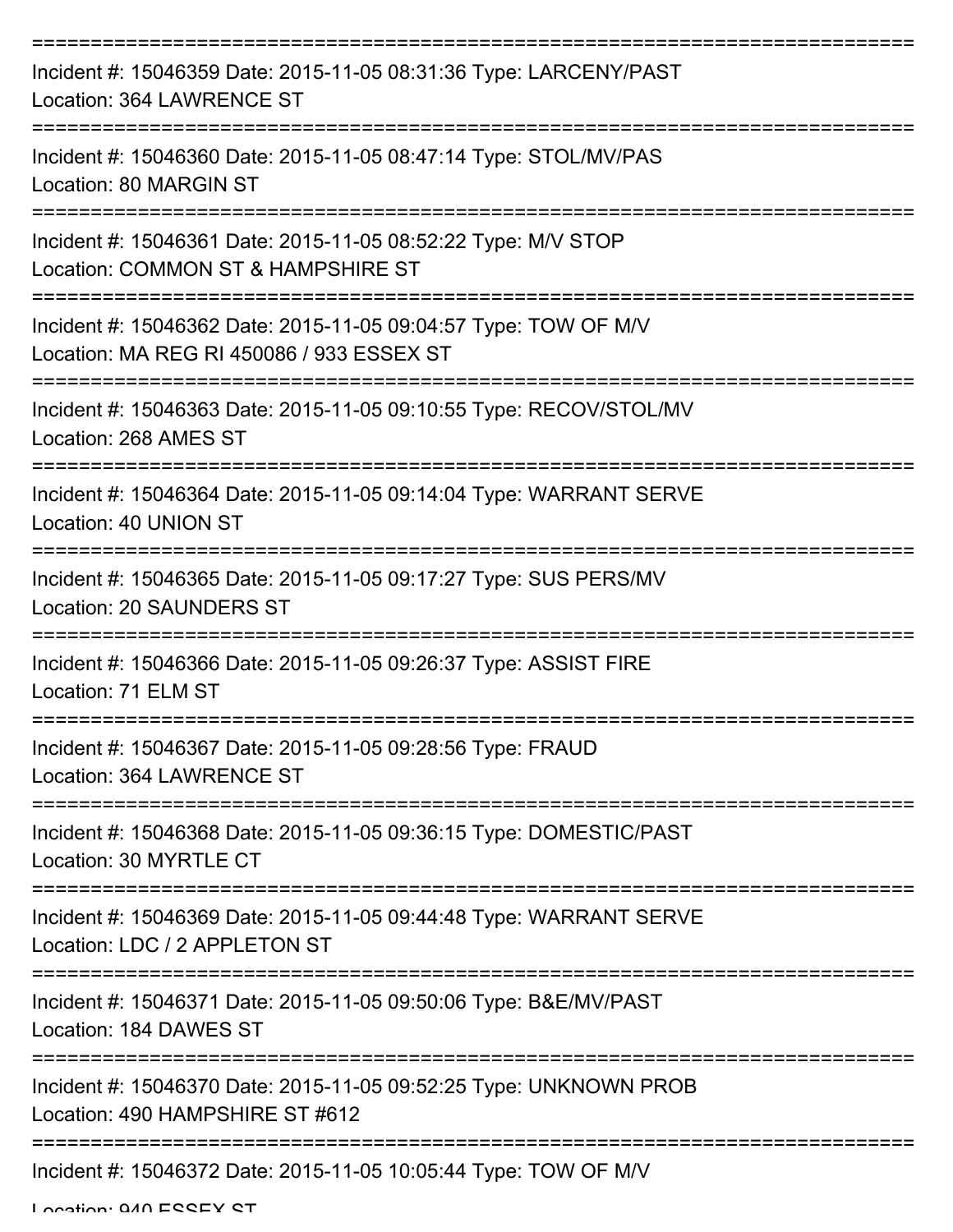| Incident #: 15046373 Date: 2015-11-05 10:12:06 Type: M/V STOP<br>Location: BROADWAY & CEDAR ST                     |
|--------------------------------------------------------------------------------------------------------------------|
| Incident #: 15046374 Date: 2015-11-05 10:14:21 Type: M/V STOP<br>Location: 29 CARVER ST                            |
| Incident #: 15046376 Date: 2015-11-05 10:26:00 Type: FRAUD<br>Location: 198 JACKSON ST                             |
| Incident #: 15046375 Date: 2015-11-05 10:27:57 Type: GENERAL SERV<br>Location: ARLINGTON SCHOOL / 150 ARLINGTON ST |
| Incident #: 15046377 Date: 2015-11-05 10:44:11 Type: TOW OF M/V<br>Location: 24 POPLAR ST                          |
| Incident #: 15046378 Date: 2015-11-05 10:44:51 Type: UNWANTEDGUEST<br>Location: 129 WATER ST                       |
| Incident #: 15046379 Date: 2015-11-05 10:55:09 Type: COURT DOC SERVE<br>Location: 4 ALDEN CT FL 1                  |
| Incident #: 15046380 Date: 2015-11-05 10:58:24 Type: SELECTIVE ENF<br><b>Location: MERRIMACK ST</b>                |
| Incident #: 15046381 Date: 2015-11-05 11:02:23 Type: HIT & RUN M/V<br>Location: 24 EXETER ST                       |
| Incident #: 15046382 Date: 2015-11-05 11:09:06 Type: SUS PERS/MV<br>Location: CORBETT RD & GILBERT ST              |
| Incident #: 15046383 Date: 2015-11-05 11:11:58 Type: PARK & WALK<br>Location: BRADFORD ST & BROADWAY               |
| Incident #: 15046384 Date: 2015-11-05 11:15:39 Type: INVESTIGATION<br>Location: 1 BIRCH ST                         |
| Incident #: 15046385 Date: 2015-11-05 11:17:42 Type: ALARM/BURG<br>Location: BEAULIEU RESD / 33 HOFFMAN AV         |
| Incident #: 15046386 Date: 2015-11-05 11:26:22 Type: COURT DOC SERVE<br>Location: 187 NEWBURY ST FL 2              |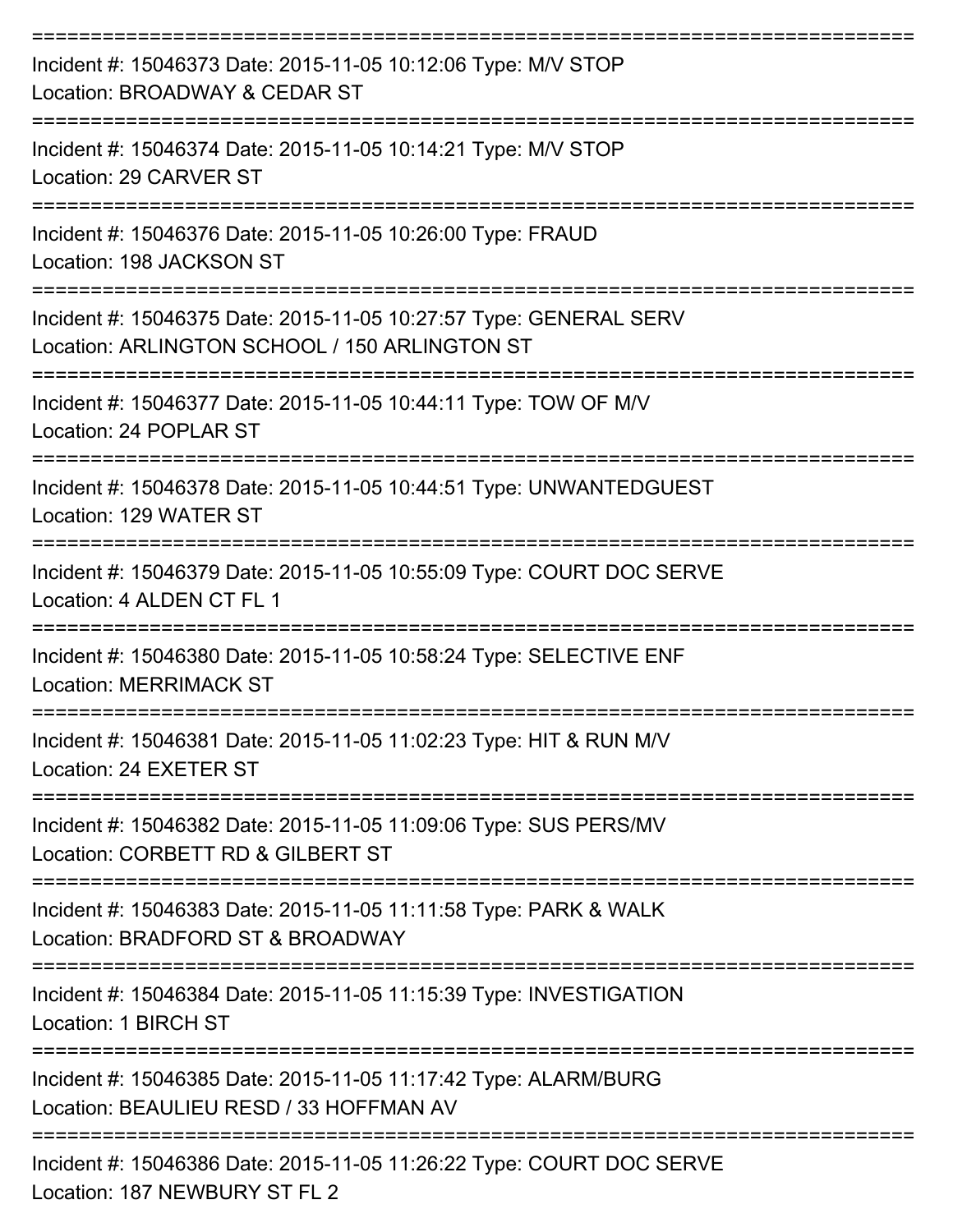| Incident #: 15046387 Date: 2015-11-05 11:28:27 Type: SPECIAL CHECK<br>Location: DAISY & HOLLY                                 |
|-------------------------------------------------------------------------------------------------------------------------------|
| Incident #: 15046388 Date: 2015-11-05 11:36:11 Type: M/V STOP<br>Location: 265 MERRIMACK ST                                   |
| Incident #: 15046389 Date: 2015-11-05 11:37:34 Type: NEIGHBOR PROB<br>Location: 9 EASTON ST FL 2ND                            |
| Incident #: 15046390 Date: 2015-11-05 11:49:41 Type: M/V STOP<br>Location: 200 MERRIMACK ST<br>--------------------           |
| Incident #: 15046391 Date: 2015-11-05 11:57:13 Type: COURT DOC SERVE<br>Location: 107 HIGH ST                                 |
| Incident #: 15046392 Date: 2015-11-05 12:04:29 Type: SUICIDE ATTEMPT<br>Location: 367 HOWARD ST #APT3                         |
| Incident #: 15046393 Date: 2015-11-05 12:06:54 Type: SUS PERS/MV<br>Location: CENTRAL CATHOLIC HIGH SCHOOL / 300 HAMPSHIRE ST |
| Incident #: 15046394 Date: 2015-11-05 12:12:38 Type: ASSSIT AMBULANC<br>Location: 329 HIGH ST FL 1ST                          |
| Incident #: 15046395 Date: 2015-11-05 12:23:23 Type: ALARM/BURG<br>Location: PADUA RESD / 166 GILBERT ST                      |
| Incident #: 15046396 Date: 2015-11-05 12:25:37 Type: RECOV/STOL/MV<br>Location: 260 AMES ST                                   |
| Incident #: 15046397 Date: 2015-11-05 12:38:16 Type: CONFIS PROP<br>Location: 7 N PARISH RD                                   |
| Incident #: 15046398 Date: 2015-11-05 12:42:55 Type: CONFIS PROP<br>Location: 351 BROADWAY                                    |
| Incident #: 15046399 Date: 2015-11-05 12:47:19 Type: COURT DOC SERVE<br>Location: 249 FERRY ST                                |
| Incident #: 15046400 Date: 2015-11-05 12:53:12 Type: M/V STOP<br><b>Location: 21 SUNRAY ST</b>                                |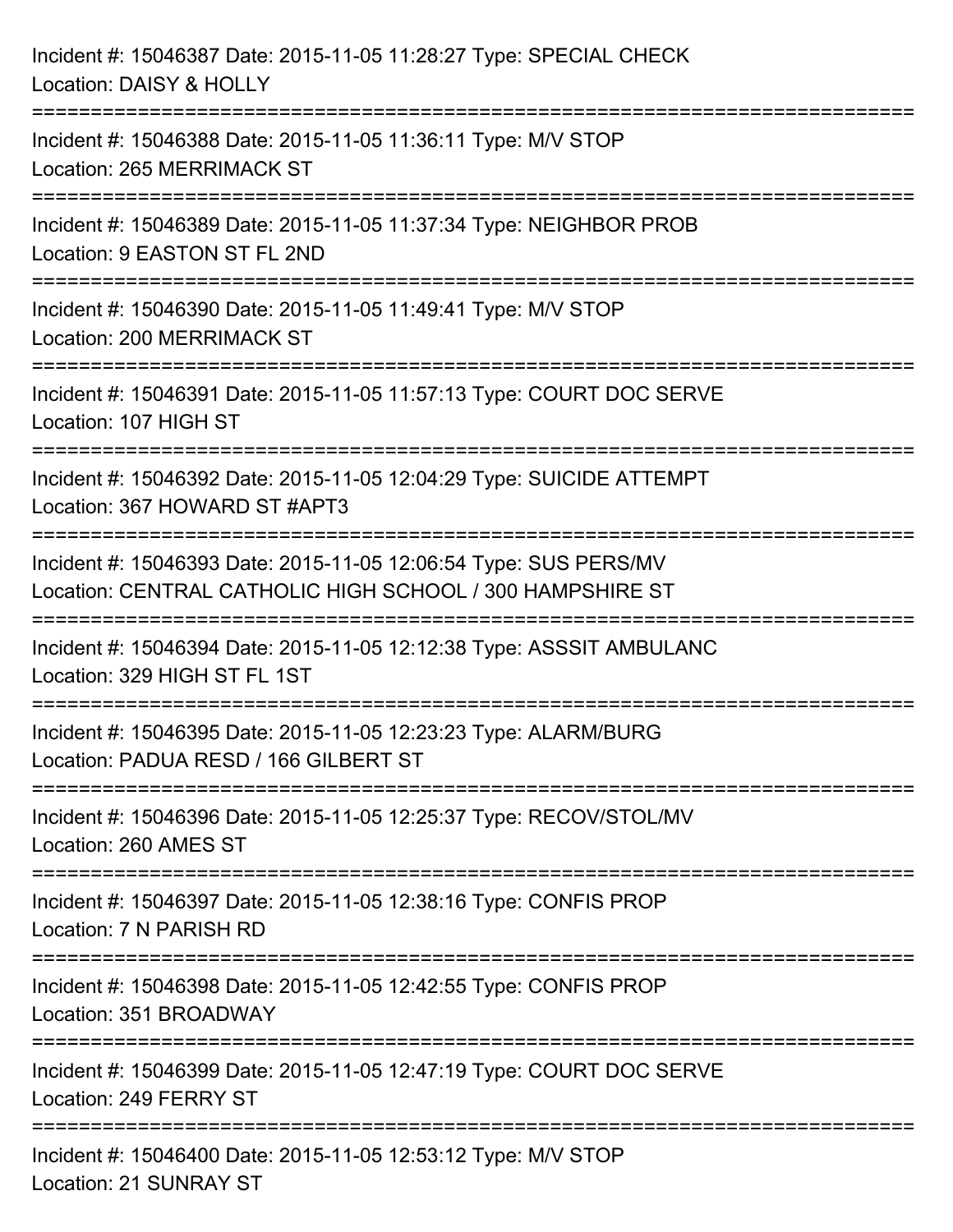| Incident #: 15046401 Date: 2015-11-05 13:01:45 Type: COURT DOC SERVE<br>Location: 239 ERVING AV                                      |
|--------------------------------------------------------------------------------------------------------------------------------------|
| Incident #: 15046402 Date: 2015-11-05 13:05:18 Type: M/V STOP<br>Location: EVERETT ST & TEWKSBURY ST                                 |
| Incident #: 15046403 Date: 2015-11-05 13:13:34 Type: COURT DOC SERVE<br>Location: 139 MAY ST                                         |
| Incident #: 15046404 Date: 2015-11-05 13:24:11 Type: SUS PERS/MV<br>Location: BARNARD RD & MT VERNON ST                              |
| Incident #: 15046405 Date: 2015-11-05 13:29:04 Type: STOL/MV/PAS<br>Location: 106 BROADWAY                                           |
| Incident #: 15046406 Date: 2015-11-05 13:35:09 Type: NEIGHBOR PROB<br>Location: 15 RIVERVIEW PL                                      |
| Incident #: 15046407 Date: 2015-11-05 13:38:20 Type: COURT DOC SERVE<br>Location: 15 BERNARD AV                                      |
| Incident #: 15046408 Date: 2015-11-05 13:51:15 Type: WIRE DOWN<br>Location: 50 FRANKLIN ST                                           |
| Incident #: 15046409 Date: 2015-11-05 13:59:48 Type: MAN DOWN<br>Location: OASIS ADULT HEALTH CENTER / 120 BROADWAY                  |
| Incident #: 15046410 Date: 2015-11-05 14:01:22 Type: COURT DOC SERVE<br>Location: 3 PACKARD ST<br>================================== |
| Incident #: 15046411 Date: 2015-11-05 14:11:18 Type: A&B PAST<br>Location: 2 APPLETON ST                                             |
| Incident #: 15046413 Date: 2015-11-05 14:15:29 Type: HARASSMENT<br>Location: JACKSON ST & OAK ST                                     |
| Incident #: 15046412 Date: 2015-11-05 14:16:16 Type: COURT DOC SERVE<br>Location: 204 S UNION ST                                     |
| Incident #: 15046414 Date: 2015-11-05 14:20:20 Type: TRESPASSING<br>Location: 601 COMMON ST                                          |

===========================================================================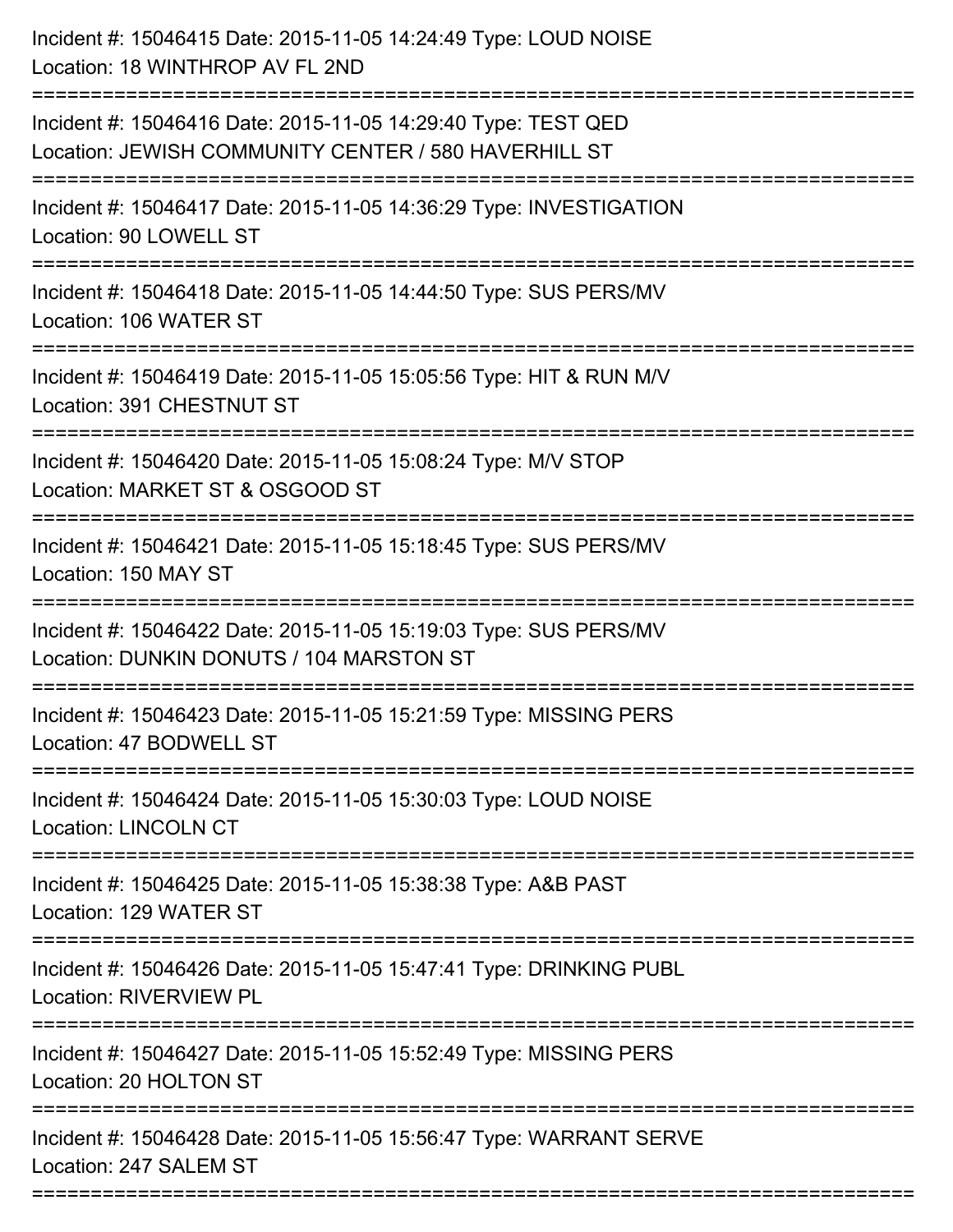Location: THORNTON AV & WATER ST

| Incident #: 15046430 Date: 2015-11-05 16:01:13 Type: AUTO ACC/NO PI<br>Location: HAVERHILL ST & IRENE ST                |
|-------------------------------------------------------------------------------------------------------------------------|
| Incident #: 15046431 Date: 2015-11-05 16:02:35 Type: DISTURBANCE<br>Location: 28 HALL ST FL 3RDFL<br>==============     |
| Incident #: 15046432 Date: 2015-11-05 16:07:06 Type: COURT DOC SERVE<br>Location: 15 UNION ST #407                      |
| Incident #: 15046433 Date: 2015-11-05 16:14:24 Type: SUS PERS/MV<br>Location: FROSTY MUG / 275 MERRIMACK ST             |
| Incident #: 15046434 Date: 2015-11-05 16:16:31 Type: LIC PLATE STO<br>Location: 158 BERNARD AV                          |
| Incident #: 15046435 Date: 2015-11-05 16:30:28 Type: INVESTIGATION<br><b>Location: RUSSELL ST</b>                       |
| Incident #: 15046436 Date: 2015-11-05 16:31:12 Type: LARCENY/PAST<br><b>Location: 64 MANCHESTER ST</b>                  |
| Incident #: 15046437 Date: 2015-11-05 16:43:06 Type: SUS PERS/MV<br>Location: AMESBURY ST & LOWELL ST<br>-------------- |
| Incident #: 15046438 Date: 2015-11-05 16:44:02 Type: DRUG VIO<br><b>Location: RUSSELL ST</b>                            |
| Incident #: 15046439 Date: 2015-11-05 17:04:20 Type: HARASSMENT<br>Location: DCF OFFICE / 260 MERRIMACK ST              |
| Incident #: 15046440 Date: 2015-11-05 17:06:33 Type: HIT & RUN M/V<br>Location: PRIMO'S LIQUORS / 450 HAVERHILL ST      |
| Incident #: 15046441 Date: 2015-11-05 17:13:09 Type: B&E/PAST<br>Location: 31 JACKSON ST #1B                            |
| Incident #: 15046442 Date: 2015-11-05 17:30:16 Type: ASSSIT OTHER PD<br>Location: 260 MERRIMACK ST                      |
|                                                                                                                         |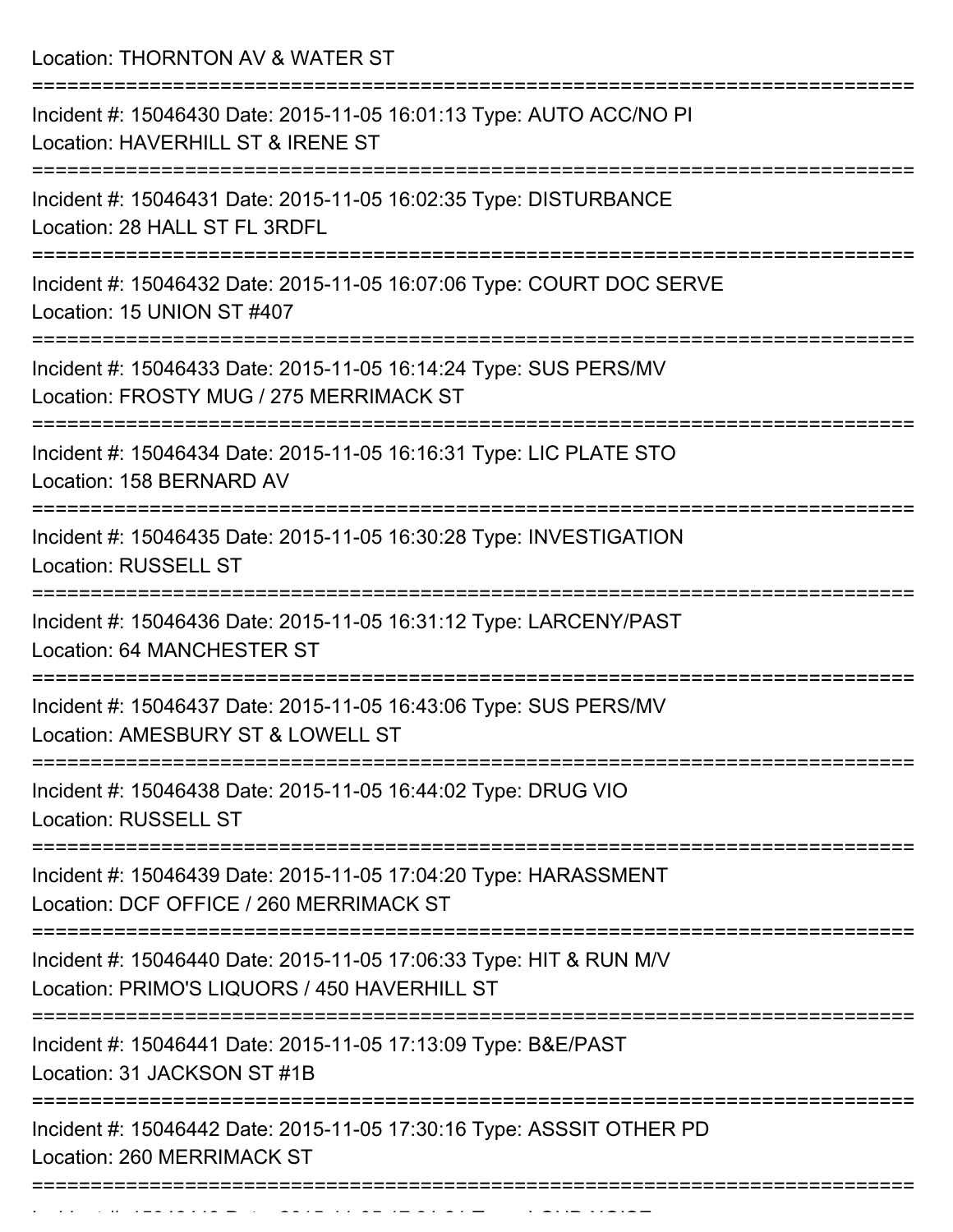Location: 853 ESSEX ST

| Incident #: 15046444 Date: 2015-11-05 17:35:41 Type: THREATS<br>Location: 7 ASH ST                                      |
|-------------------------------------------------------------------------------------------------------------------------|
| Incident #: 15046445 Date: 2015-11-05 17:39:46 Type: AUTO ACC/NO PI<br>Location: HAFFNERS GAS STATION / 262 LAWRENCE ST |
| Incident #: 15046446 Date: 2015-11-05 17:41:03 Type: NOTIFICATION<br>Location: 320 AMES ST                              |
| Incident #: 15046447 Date: 2015-11-05 17:41:26 Type: DOMESTIC/PAST<br>Location: 138 BERNARD AV                          |
| Incident #: 15046448 Date: 2015-11-05 17:48:44 Type: ALARMS<br>Location: 165 BUTLER ST                                  |
| Incident #: 15046449 Date: 2015-11-05 17:55:52 Type: LOST PROPERTY<br>Location: 65 HOLLY ST                             |
| Incident #: 15046450 Date: 2015-11-05 18:19:25 Type: M/V STOP<br>Location: BROADWAY & CONCORD ST                        |
| Incident #: 15046451 Date: 2015-11-05 18:22:42 Type: CK WELL BEING<br>Location: JIM'S SUB SHOP / 268 S BROADWAY         |
| Incident #: 15046452 Date: 2015-11-05 19:00:07 Type: M/V STOP<br>Location: GROTON ST & S BROADWAY                       |
| Incident #: 15046453 Date: 2015-11-05 19:02:51 Type: RECOV/STOL/MV<br>Location: 12 WASHINGTON ST                        |
| Incident #: 15046454 Date: 2015-11-05 19:16:46 Type: E911 HANGUP<br>Location: 10 NELSON ST #1 FL 1                      |
| Incident #: 15046455 Date: 2015-11-05 19:17:51 Type: TENANT PROB<br>Location: 29 ORCHARD ST #2 FL 2                     |
| Incident #: 15046456 Date: 2015-11-05 19:19:40 Type: M/V STOP<br>Location: BROADWAY & GREEN ST                          |
|                                                                                                                         |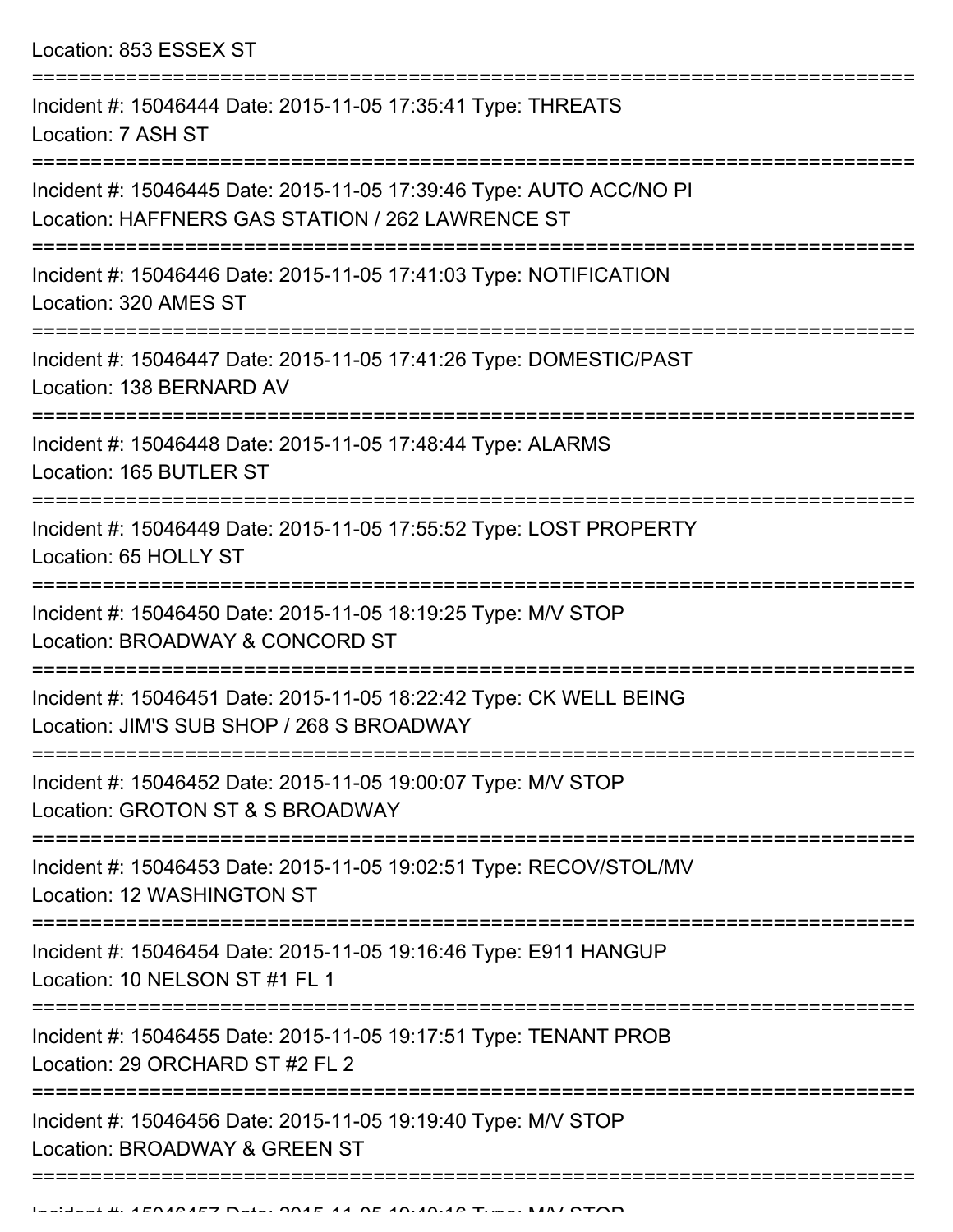Location: 232 LAWRENCE ST

| Incident #: 15046458 Date: 2015-11-05 19:44:56 Type: SUS PERS/MV<br>Location: BRADFORD ST & FRANKLIN ST                   |
|---------------------------------------------------------------------------------------------------------------------------|
| Incident #: 15046459 Date: 2015-11-05 19:50:51 Type: M/V STOP<br>Location: BROADWAY & MANCHESTER ST                       |
| Incident #: 15046460 Date: 2015-11-05 19:53:41 Type: NOISE ORD<br>Location: 7 KENDALL ST                                  |
| Incident #: 15046461 Date: 2015-11-05 19:54:21 Type: TRESPASSING<br>Location: SAUNDERS CROSSING / BOWDOIN ST & S BROADWAY |
| Incident #: 15046462 Date: 2015-11-05 20:09:14 Type: SUICIDE ATTEMPT<br>Location: 101 SHAWSHEEN RD                        |
| Incident #: 15046463 Date: 2015-11-05 20:12:01 Type: E911 HANGUP<br>Location: 310 PROSPECT ST                             |
| Incident #: 15046464 Date: 2015-11-05 20:17:20 Type: AUTO ACC/UNK PI<br><b>Location: MAY ST</b>                           |
| Incident #: 15046465 Date: 2015-11-05 20:40:06 Type: NOISE ORD<br>Location: 66 HAVERHILL ST                               |
| Incident #: 15046466 Date: 2015-11-05 20:58:09 Type: DOMESTIC/PROG<br>Location: 147 FARNHAM ST                            |
| Incident #: 15046467 Date: 2015-11-05 21:09:37 Type: DISORDERLY<br>Location: HAFFNER'S GAS STATION / 69 PARKER ST         |
| Incident #: 15046468 Date: 2015-11-05 21:29:26 Type: M/V STOP<br>Location: COMMON ST & LAWRENCE ST                        |
| Incident #: 15046469 Date: 2015-11-05 21:30:04 Type: LOUD NOISE<br>Location: CANTERBURY ST & OLIVE AV                     |
| Incident #: 15046470 Date: 2015-11-05 21:31:14 Type: MISSING PERS<br>Location: 101 SHAWSHEEN RD                           |
|                                                                                                                           |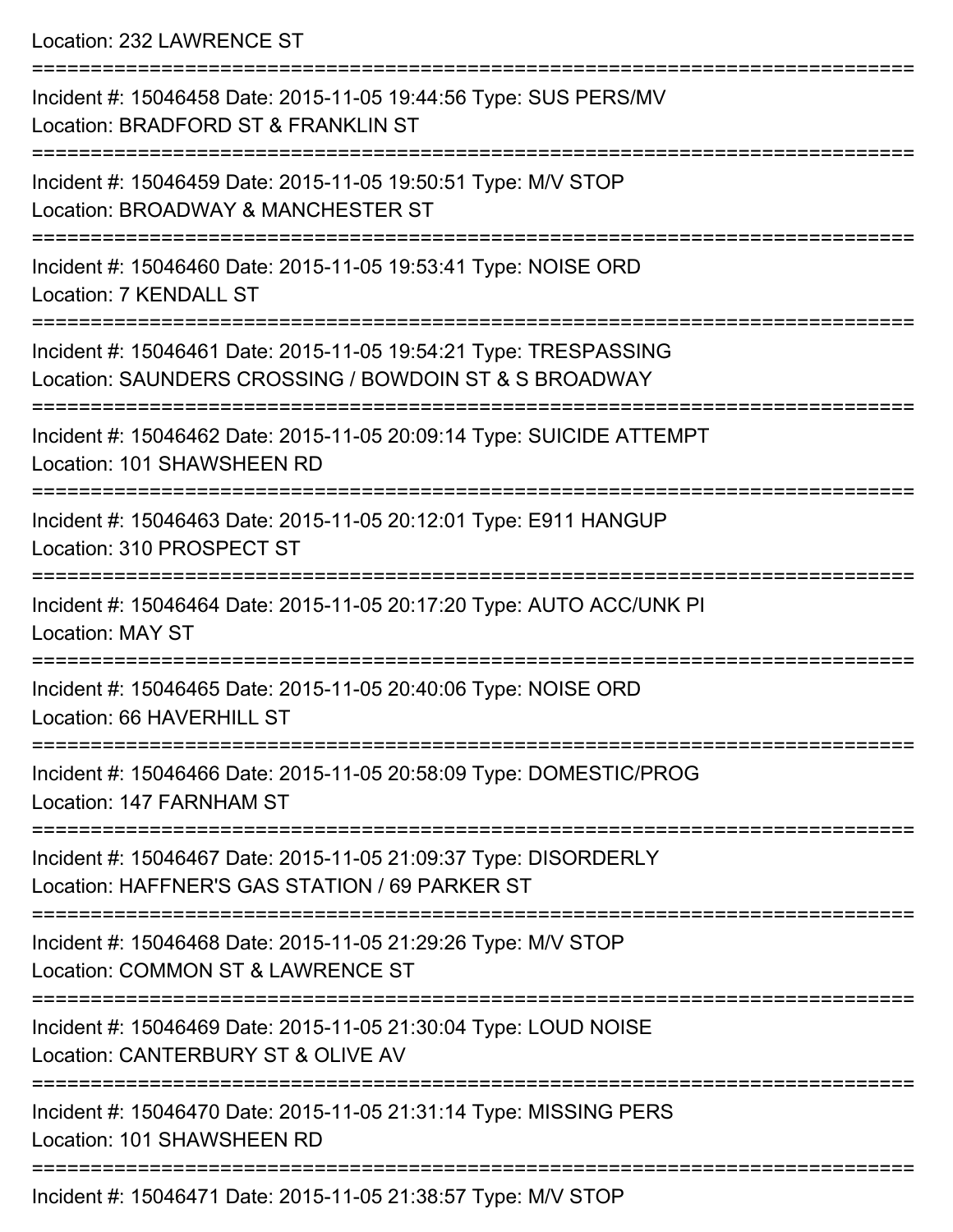| Incident #: 15046472 Date: 2015-11-05 21:42:54 Type: M/V STOP<br>Location: COMMON ST & JACKSON ST      |
|--------------------------------------------------------------------------------------------------------|
| Incident #: 15046473 Date: 2015-11-05 21:43:14 Type: CHILD ABUSE<br>Location: ANDOVER ST & BEACON ST   |
| Incident #: 15046475 Date: 2015-11-05 22:21:43 Type: MEDIC SUPPORT<br>Location: 8 WASHINGTON WY        |
| Incident #: 15046474 Date: 2015-11-05 22:22:12 Type: M/V STOP<br>Location: 7 DAISY ST                  |
| Incident #: 15046476 Date: 2015-11-05 22:22:40 Type: NOISE ORD<br>Location: 18 WINTHROP AV #REAR FL 1  |
| Incident #: 15046477 Date: 2015-11-05 22:42:44 Type: M/V STOP<br>Location: MANCHESTER ST & WEST ST     |
| Incident #: 15046478 Date: 2015-11-05 22:43:26 Type: M/V STOP<br>Location: BROADWAY & HAVERHILL ST     |
| Incident #: 15046479 Date: 2015-11-05 22:50:53 Type: M/V STOP<br><b>Location: S UNION ST</b>           |
| Incident #: 15046480 Date: 2015-11-05 22:59:30 Type: UNKNOWN PROB<br>Location: WEST ST & WILLOUGHBY ST |
| Incident #: 15046481 Date: 2015-11-05 23:07:16 Type: M/V STOP<br>Location: BROADWAY & LOWELL ST        |
| Incident #: 15046482 Date: 2015-11-05 23:19:31 Type: M/V STOP<br>Location: MARKET ST & PARKER ST       |
| Incident #: 15046483 Date: 2015-11-05 23:21:54 Type: M/V STOP<br><b>Location: COMMONWEALTH DR</b>      |
| Incident #: 15046484 Date: 2015-11-05 23:42:31 Type: UNKNOWN PROB<br>Location: 9 BYRON AV #2           |
| Incident #: 15046485 Date: 2015-11-05 23:55:46 Type: DOMESTIC/PAST                                     |